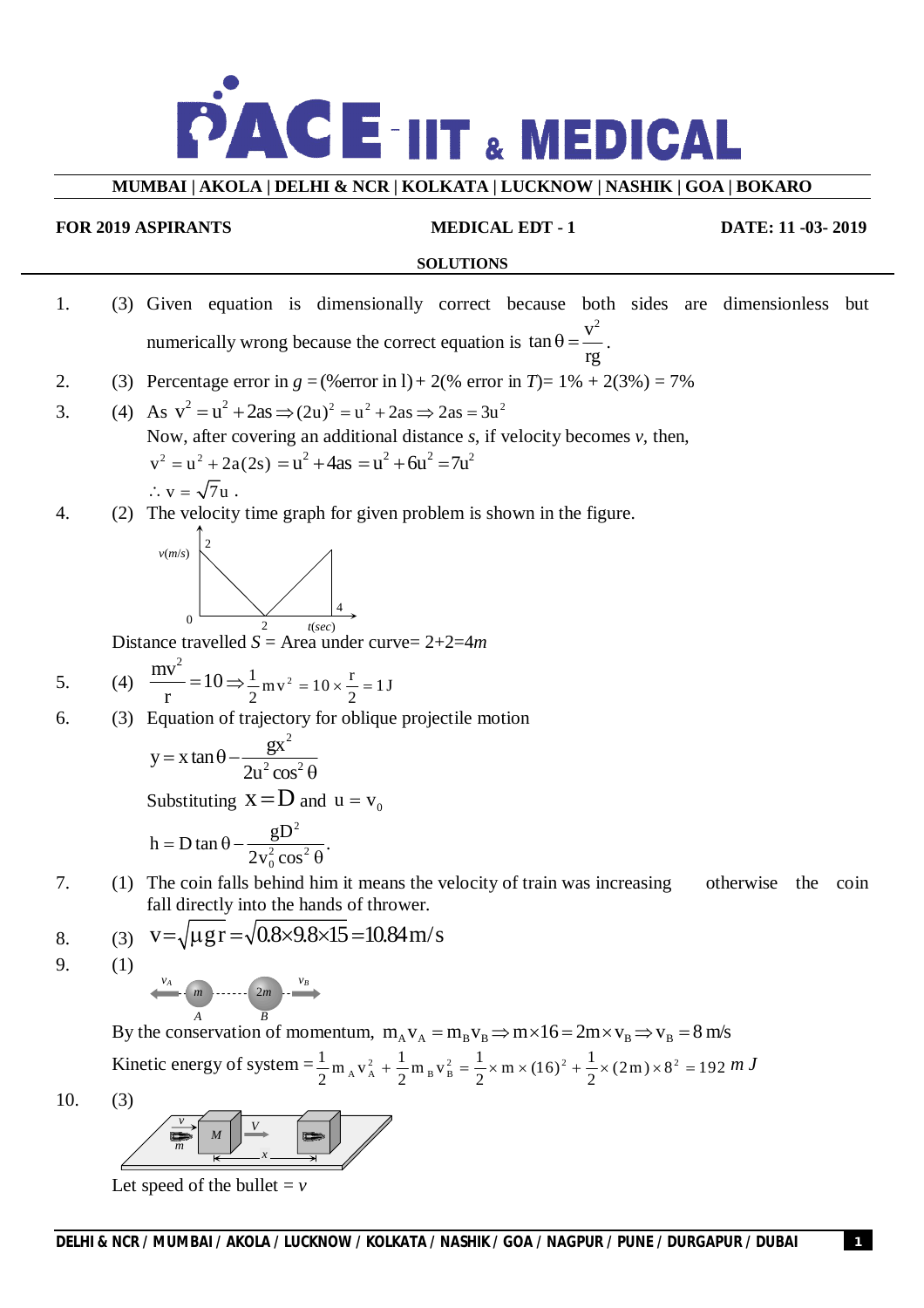Speed of the system after the collision  $= V$ By conservation of momentum  $mv = (m + M)V$ 

$$
\Rightarrow V = \frac{m\,v}{M+m}
$$

So the initial K.E. acquired by the system

$$
= \frac{1}{2}(M+m) V^{2} = \frac{1}{2}(m+M)\left(\frac{mv}{M+m}\right)^{2} = \frac{1}{2}\frac{m^{2}v^{2}}{(m+M)}
$$

This kinetic energy goes against friction work done by friction =  $\mu R \times x = \mu (m + M)g \times x$ By the law of conservation of energy

$$
\frac{1}{2} \frac{m^2 v^2}{(m+M)} = \mu(m+M)g \times x \Rightarrow v^2 = 2\mu gx \left(\frac{m+M}{m}\right)^2
$$
  
 
$$
\therefore v = \sqrt{2\mu gx} \left(\frac{M+m}{m}\right)
$$

### 11.  $(1)$

 $(+1500) = V_G - (-500)$  $V_G = (1500 - 500)$  km/h  $V_{GJ}$  = Relative velocity of gases with respect to jet plane  $V_{GJ} = V_G - V_J$  $1500 = V_G + 500$  $= 1000 \ km/h$ 

1000 km/h along the direction of emission of gases

### 12. (3)

To cross the river in shortest time, man has to swim perpendicular to the river flow.

### 13. (1)

From  $t = 0$  to 6 s, relative acceleration between them is zero, so distance between them will increase linearly.

At  $t = 6s$ , one stone strikes the ground.

From  $t = 6$  s to 10 s, relative acceleration = g, so distance will decrease parabolically.

14. (3) Maximum force by surface when friction works

$$
F = \sqrt{f^2 + R^2} = \sqrt{(\mu R)^2 + R^2} = R\sqrt{\mu^2 + 1}
$$

Minimum force  $=$  R, When there is no friction

Hence ranging from *R* to  $R\sqrt{\mu^2 + 1}$ 

We get,  $Mg \le F \le Mg\sqrt{\mu^2 + 1}$ 

15. (1) Limiting friction between block and  $slab = \mu_s m_A g = 0.6 \times 10 \times 9.8 = 58.8$ N But applied force on block *A* is 100 *N*. So the block will slip over a slab. Now kinetic friction works between block and slab  $F_k = \mu_k m_A g = 0.4 \times 10 \times 9.8 = 39.2 N$ This kinetic friction helps to move the slab

:. Acceleration of slab = 
$$
\frac{39.2}{m_B} = \frac{39.2}{40} = 0.98 \text{ m/s}^2
$$

16. (2)

cos cos  $N \cos \theta = mg \Rightarrow N = \frac{mg}{m}$  $\theta$ 

17. (4) In the condition of free fall apparent weight becomes zero.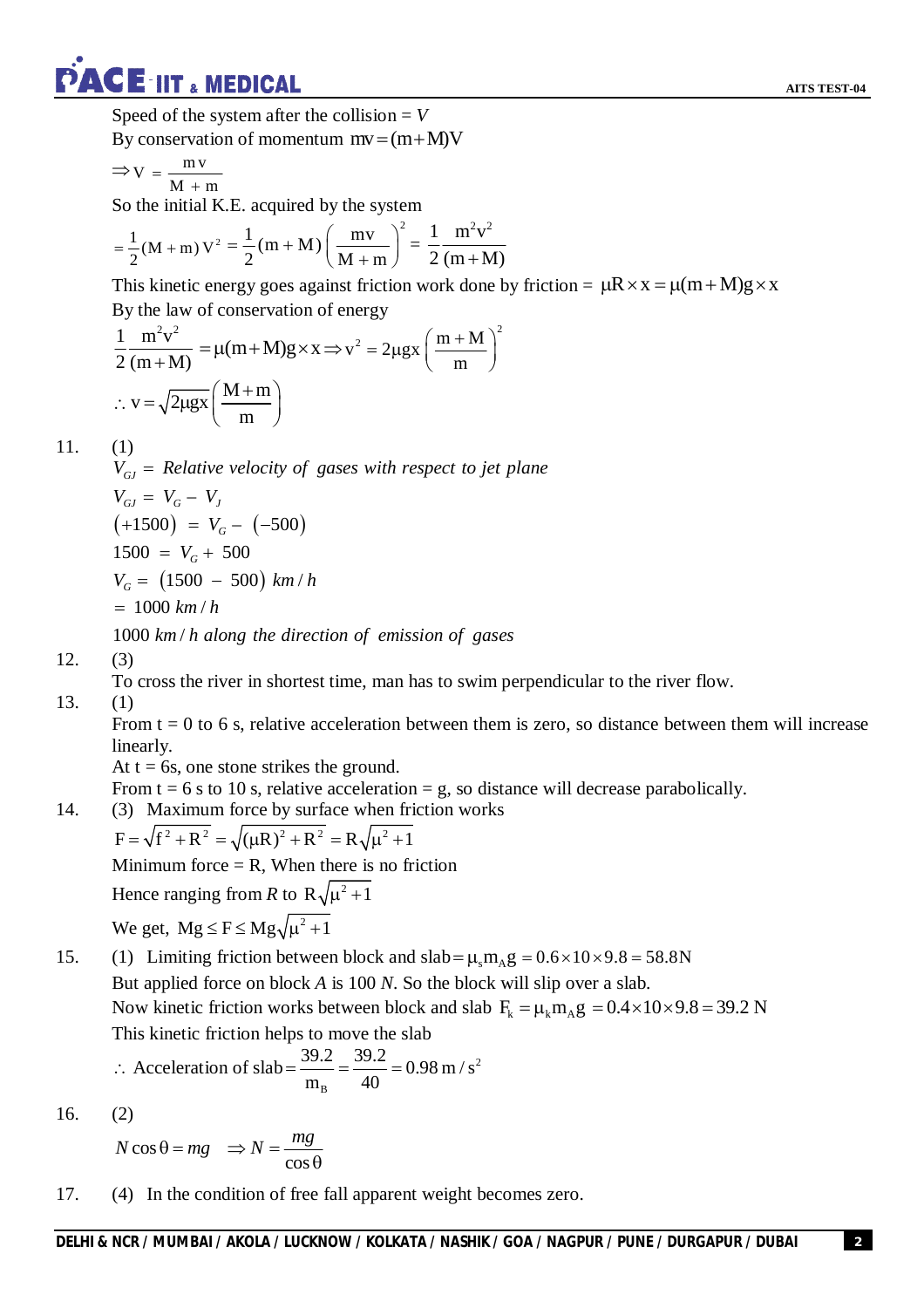

- 18. (4) Net force = Applied force Friction force  $ma = 24 - \mu mg = 24 - 0.4 \times 5 \times 9.8 = 24 - 19.6$  $\Rightarrow$  a =  $\frac{4.4}{5}$  = 0.88 m/s<sup>2</sup> 5  $=\frac{...}{ }=$  (
- 19. (4)



$$
\omega = \frac{V_{\perp rel}}{R} = \frac{7}{10} = 0.7 \text{ rad/sec}
$$

 $20.$  (1)

$$
\begin{aligned}\n &\text{Neutron} \\
 &\text{Neutron} \\
 &\left(\frac{\Delta k}{k}\right)_{\text{retained}} = \left(\frac{m_1 - m_2}{m_1 + m_2}\right)^2 = \left(\frac{1 - A}{1 + A}\right)^2\n\end{aligned}
$$

retained  $\mathbf{11}_1 + \mathbf{11}_2$ 

k  $\int_{\text{retained}}$   $\left( m_1 + m_2 \right)$   $\left( 1 + A \right)$ 

 $m_2 = A$ 

$$
21.
$$

(2) When internal force acts.

Net force is zero.

$$
F = \frac{dP}{dt}
$$
 Momentum conserved

Internal force will not change the linear momentum.

But due to force, K.E. increases.

$$
T - mg = ma
$$

 $(1)$ 

$$
\therefore T = m(g+a)
$$
  
 
$$
W_T = TS = T\left(\frac{1}{2}at^2\right) = \frac{m}{2}(g+a)at^2
$$

23. (1)

 $mgh = ( \mu mg ) d$ 

Here,  $d =$  distance travelled on rough surface.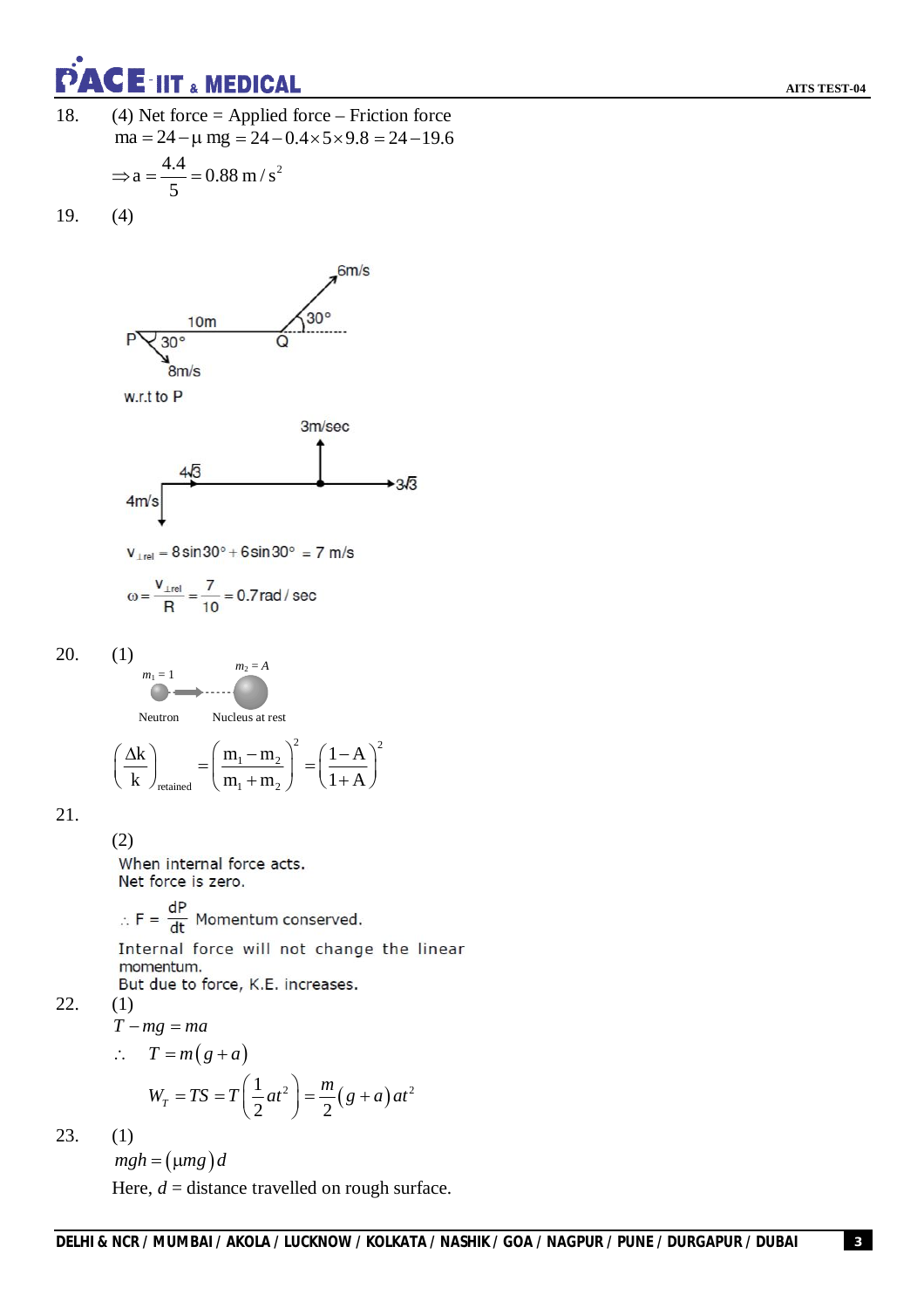**AITS TEST-04**



$$
\therefore d = \frac{h}{\mu} = \frac{1.0}{0.2} = 5 \,\mathrm{m}
$$

$$
24. (2)
$$

$$
mg/(1-\cos\theta) = \frac{v_1^2}{2}
$$

$$
\frac{v_1^2}{v_2^2} = \frac{1-\cos\theta_1}{1-\cos\theta_2}
$$

$$
\frac{v_1}{v_2} = \sqrt{\frac{1-\cos\theta_1}{1-\cos\theta_2}}
$$

25.  $(1)$ 

 $E_i - E_f$  = Work done against friction

$$
\therefore \quad \frac{1}{2}mv^2 - \frac{1}{2}Kx^2 = (\mu mg)x
$$

Substituting the values we get,  $x = 1$ m

26. (2)

For all values of *x*, *F* is always negative while the block is displaced towards +ve*x*-axis (– 2m to 4m). The angle between force and displacement is 180°. So, the work done is negative.

27. (3) From the principle of dimensional homogenity [v] = [at]  $\Rightarrow$  [a] = [LT<sup>-2</sup>]. Similarly  $[b] = [L]$  and  $[c] = [T]$ 

$$
28. \qquad (4)
$$

$$
P = \frac{F}{A} = \frac{F}{1^2}
$$
, so maximum error in pressure (*P*)  

$$
\left(\frac{\Delta P}{P} \times 100\right)_{\text{max}} = \frac{\Delta F}{F} \times 100 + 2\frac{\Delta I}{1} \times 100 = 4\% + 2 \times 2\% = 8\%
$$

29. (3) When particle thrown in vertical downward direction with velocity *u* then final velocity at the ground level

$$
\begin{array}{c|c}\n\hline\nh \\
h \\
v = \sqrt{u^2 + 2gh} \\
\hline\n\end{array}
$$

$$
v^2 = u^2 + 2gh \therefore v = \sqrt{u^2 + 2gh}
$$

Another particle is thrown horizontally with same velocity then at the surface of earth.



Horizontal component of velocity  $v_x = u$ 

: Resultant velocity,  $v = \sqrt{u^2 + 2gh}$ 

For both the particle final velocities when they reach the earth's surface are equal.

30. (4) 
$$
a = \frac{dv}{dt} = \frac{dv}{dx} \frac{dx}{dt} = v \frac{dv}{dx} = -\alpha x^2
$$
 (given)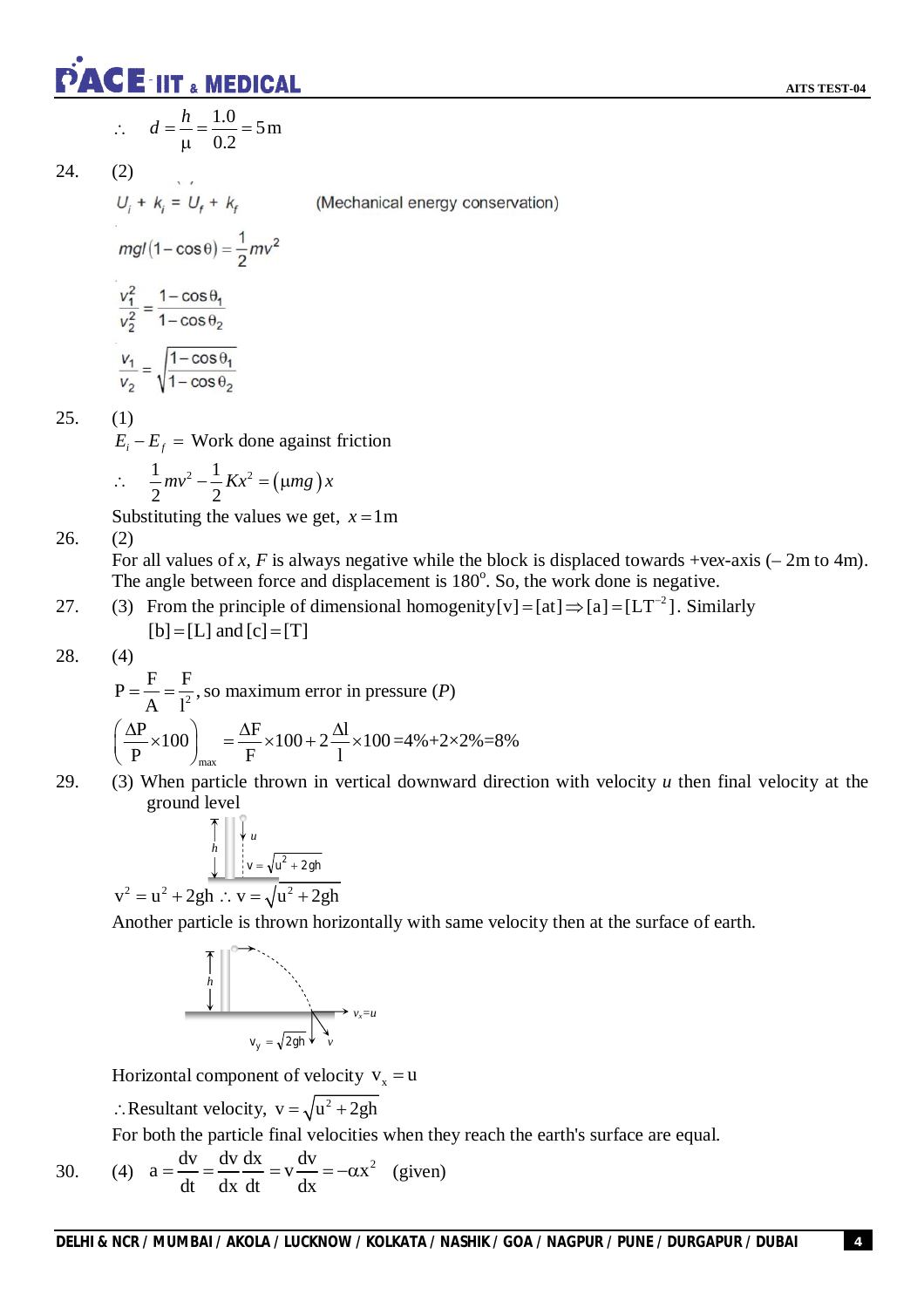**AITS TEST-04**

$$
\Rightarrow \int_{v_0}^{0} v dv = -\alpha \int_{0}^{S} x^2 dx \Rightarrow \left[ \frac{v^2}{2} \right]_{v_0}^{0} = -\alpha \left[ \frac{x^3}{3} \right]_{0}^{S} \Rightarrow \frac{v_0^2}{2} = \frac{\alpha S^3}{3} \Rightarrow S = \left( \frac{3v_0^2}{2\alpha} \right)^{\frac{1}{3}}
$$

 $2<sub>1</sub>$ 

31.  
\n(4) Net downward force = Weight – Friction  
\n
$$
\therefore ma = 25 \times 9.8 - 2 \Rightarrow a = \frac{25 \times 9.8 - 2}{25} = 9.72 \text{ m/s}^2
$$
  
\n32.  
\n(3)  
\n(4)  
\n $\uparrow$   
\n $\uparrow$   
\n $\uparrow$   
\n $\uparrow$   
\n $\uparrow$   
\n $\uparrow$   
\n $\uparrow$   
\n $\uparrow$   
\n $\uparrow$   
\n $\uparrow$   
\n $\uparrow$   
\n $\uparrow$   
\n $\uparrow$   
\n $\uparrow$   
\n $\uparrow$   
\n $\uparrow$   
\n $\uparrow$   
\n $\uparrow$   
\n $\uparrow$   
\n $\uparrow$   
\n $\downarrow$   
\n $\uparrow$   
\n $\downarrow$   
\n $\downarrow$   
\n $\downarrow$   
\n $\downarrow$   
\n $\downarrow$   
\n $\downarrow$   
\n $\downarrow$   
\n $\downarrow$   
\n $\downarrow$   
\n $\downarrow$   
\n $\downarrow$   
\n $\downarrow$   
\n $\downarrow$   
\n $\downarrow$   
\n $\downarrow$   
\n $\downarrow$   
\n $\downarrow$   
\n $\downarrow$   
\n $\downarrow$   
\n $\downarrow$   
\n $\downarrow$   
\n $\downarrow$   
\n $\downarrow$   
\n $\downarrow$   
\n $\downarrow$   
\n $\downarrow$   
\n $\downarrow$   
\n $\downarrow$   
\n $\downarrow$   
\n $\downarrow$   
\n $\downarrow$   
\n $\downarrow$   
\n $\downarrow$   
\n $\downarrow$   
\n $\downarrow$   
\n $\downarrow$   
\n $\downarrow$   
\n $\downarrow$   
\n $\downarrow$ 

 $\mathbf{0}$ 

*L*

 $\int_{0}^{\pi}$  and 4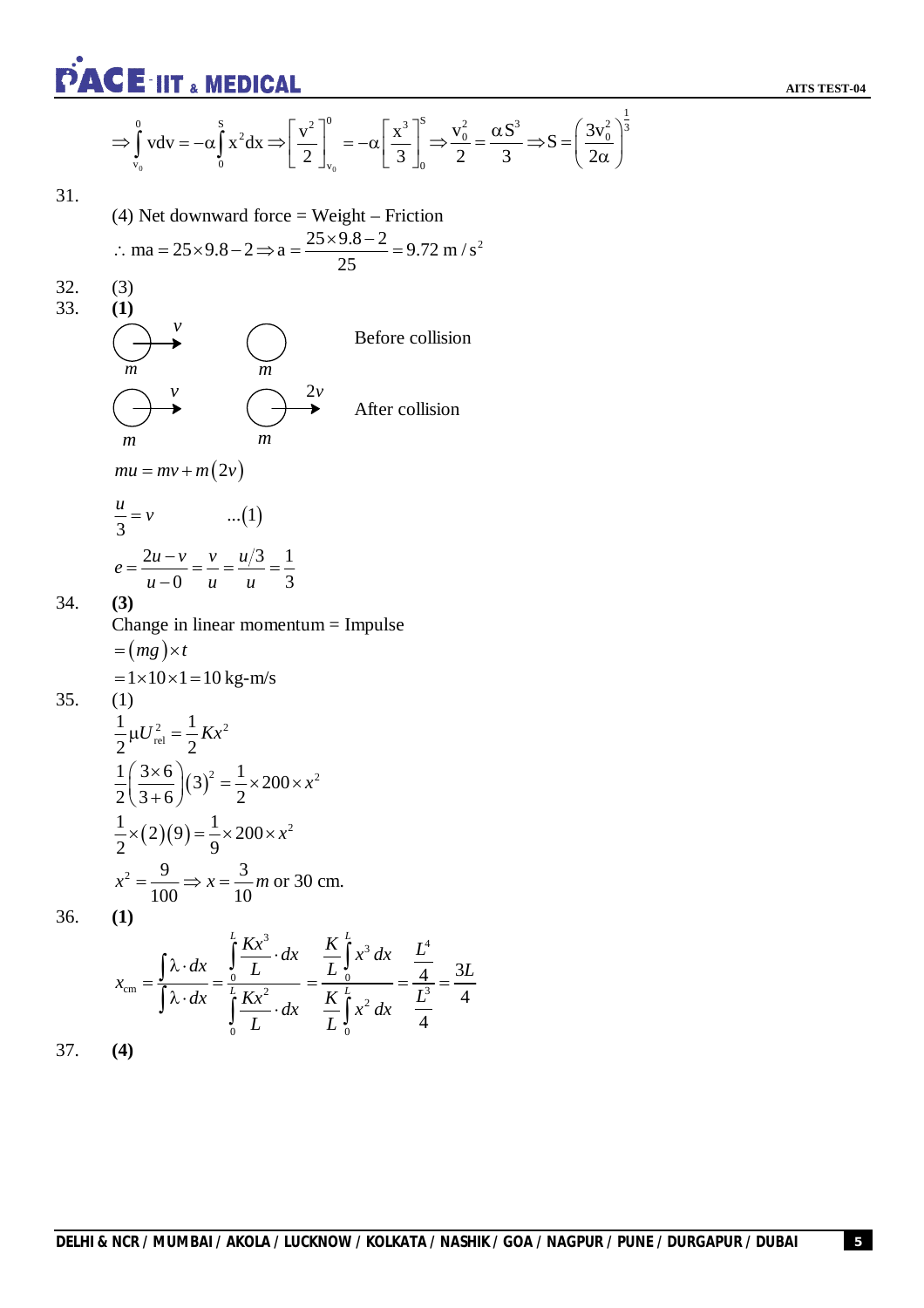**AITS TEST-04**



 $(2)$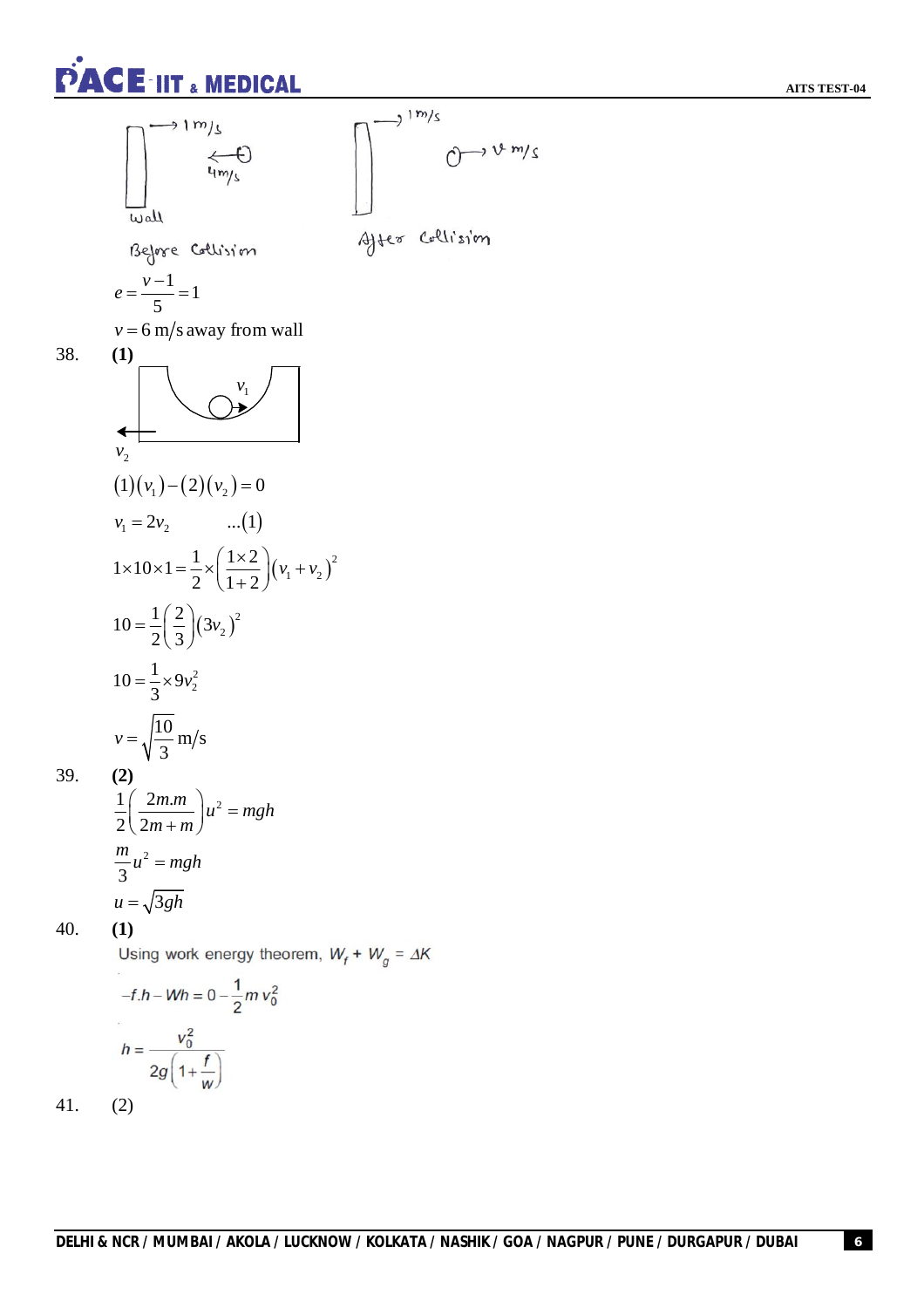$$
M_{\odot}
$$
\n
$$
M/3
$$
\nL-x\n
$$
x
$$
\n
$$
M/3
$$
\nL-x\n
$$
x
$$
\n
$$
M/3
$$
\n
$$
L-x
$$
\n
$$
x = \frac{L}{4}
$$

42. **(2)**

.

$$
V_x = 8t - 2
$$
  
\n
$$
d_x = (8t - 2)dt
$$
  
\n
$$
x = 4t^2 - 2t + c
$$
  
\nAt  $t = 2$ ,  $x = 14$  so  $14 = 4 \times 2^2 - 2 \times 2 + c \Rightarrow c = 2$   
\n
$$
X = 4t^2 - 2t + 2
$$
  
\nAlso  $v_y = \frac{dy}{dt} = 2 \Rightarrow y = 2t + c'$   
\n
$$
Att = 2, y = 4 \& c^1 = 0
$$
  
\n
$$
\therefore Y = 2t \Rightarrow t = \frac{y}{2}
$$
  
\nSo that  $x = \frac{4y^2}{4} - \frac{2y}{2} + 2 = y^2 - y + 2$   
\n(2)

43. **(2)**

$$
W = -\Delta U
$$

44. **(1)**

In this problem, while mass of the body is given in 4 significant figures, the speed of the moving body is given only in 3 significant figures. Therefore our result for momentum of the body is reliable only upto 3 significant figures. Note that it is only in choice (1) that the result is appearing in 3 significant figures (third figure rounded off), i.e.,

 $p = mv = 3.513 \times 5.00 \approx 17.6$  kg m/s 45. **(3)**

$$
45. \t(
$$

The unit of energy kgm<sup>2</sup>s<sup>-2</sup> 

Energy =  $\vec{F} \cdot \vec{S}$  $=$  (m.a)  $S$  $\rightarrow$  $\text{Kg (ms}^{-2})$ .m  $\mathrm{Kgm}^2\mathrm{s}^{-2}$ 

- 46. 0.01026 underlined digits are significant, so it has 4 significant figures
- 47. Cement is a mixture
- 48. Atomic radius increases down the group
- 49. Cl Cl bond is more strong as there are inter atomic repulsions in  $F F$  due to smaller size of F
- 50.  $CO_3^{2-}$  ion is trigonal planer.
- 51. As our element is making more the ove compound so it shows law of reciprocal proportions
- 52. All the above are correct relations
- 53.  $10^{th}$  group
- 54. Nearly 17% see text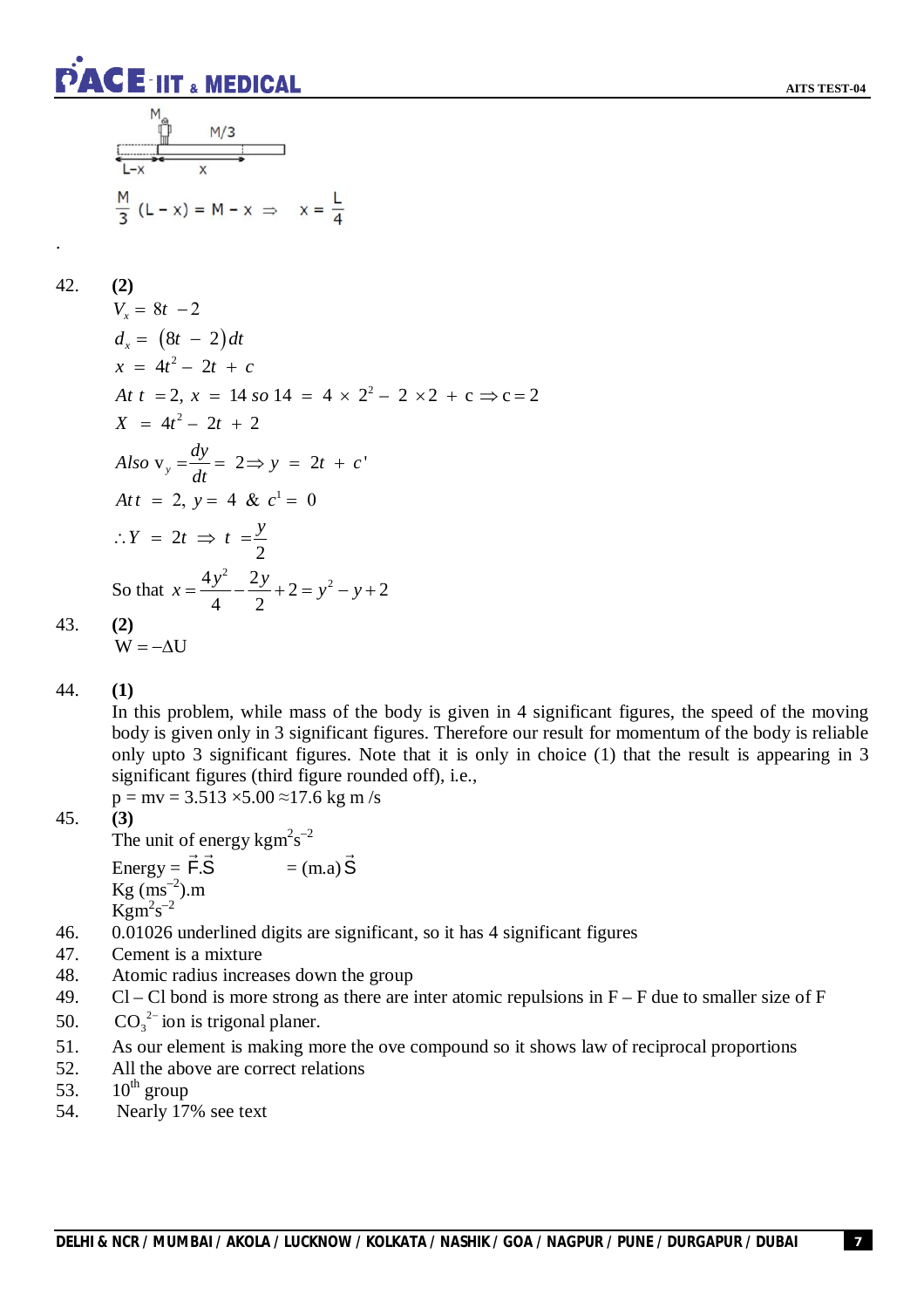55.



 $\mathsf{CE}$  iit  $_{\tiny{\text{\tiny{A}}} }$  medical

Intramolecular H-bonding prevents association and lowers boiling point.

56. One mole of K4[Fe(CN)6]

C is 
$$
6 \times 12
$$
 in 0.5 mole C id  $\frac{6 \times 12}{2} = 36$ g

57.

$$
E = \frac{hC}{\lambda} \quad ; \quad \frac{E_1}{E_2} = \frac{\lambda_2}{\lambda_1}
$$

$$
\frac{E_1}{E_2} = \frac{4000}{2000} = 2
$$

- 58. One paired electron in d-orbital is  $3d^6$  and the divalent  $3d^6$  is Fe<sup>2+</sup>
- 59. Both NH<sub>3</sub> and PH<sub>3</sub> involve  $SP<sup>3</sup>$  hybridization and have pyramidal geometry
- 60. S-orbital has only m=0 magnetic quantum no.

61.

m = volume  $\times$  3 = 0.5  $\times$  1 = 0.5 When mass is 18 gm molecules is  $6.022 \times 10^{23}$ When mass is 0.5 gm

molecules is 6.022  $\times$  10<sup>23</sup>  $\times \frac{0.5}{18}$ =  $0.16727 \times 10^{23}$  molecules

62.

(i) 
$$
n_1 = 1
$$
 ;  $n_2$  is  $\alpha$   
\n $\frac{1}{\lambda} = R \left[ \frac{1}{n_1^2} - \frac{1}{n_2^2} \right]$  :  $\frac{1}{x} = R(1 - 0)$  So  $R = \frac{1}{x}$   
\n $\frac{1}{\lambda} = RZ^2 \left( \frac{1}{n_1^2} - \frac{1}{n_2^2} \right)$   
\n(ii)  $n_1 = 2$   $n_2 = 3$   
\n $\therefore \frac{1}{y} = \frac{1}{x} 4 \left( \frac{1}{4} - \frac{1}{9} \right)$   $\therefore y = \frac{9x}{5}$ 

- 63. An electron is added to fully filled stable electronic configuration.
- 64. XeF<sub>2</sub> has Sp<sup>3</sup>d hybridization
- 65. Large jump between  $IE_4$  and  $IE_5$ .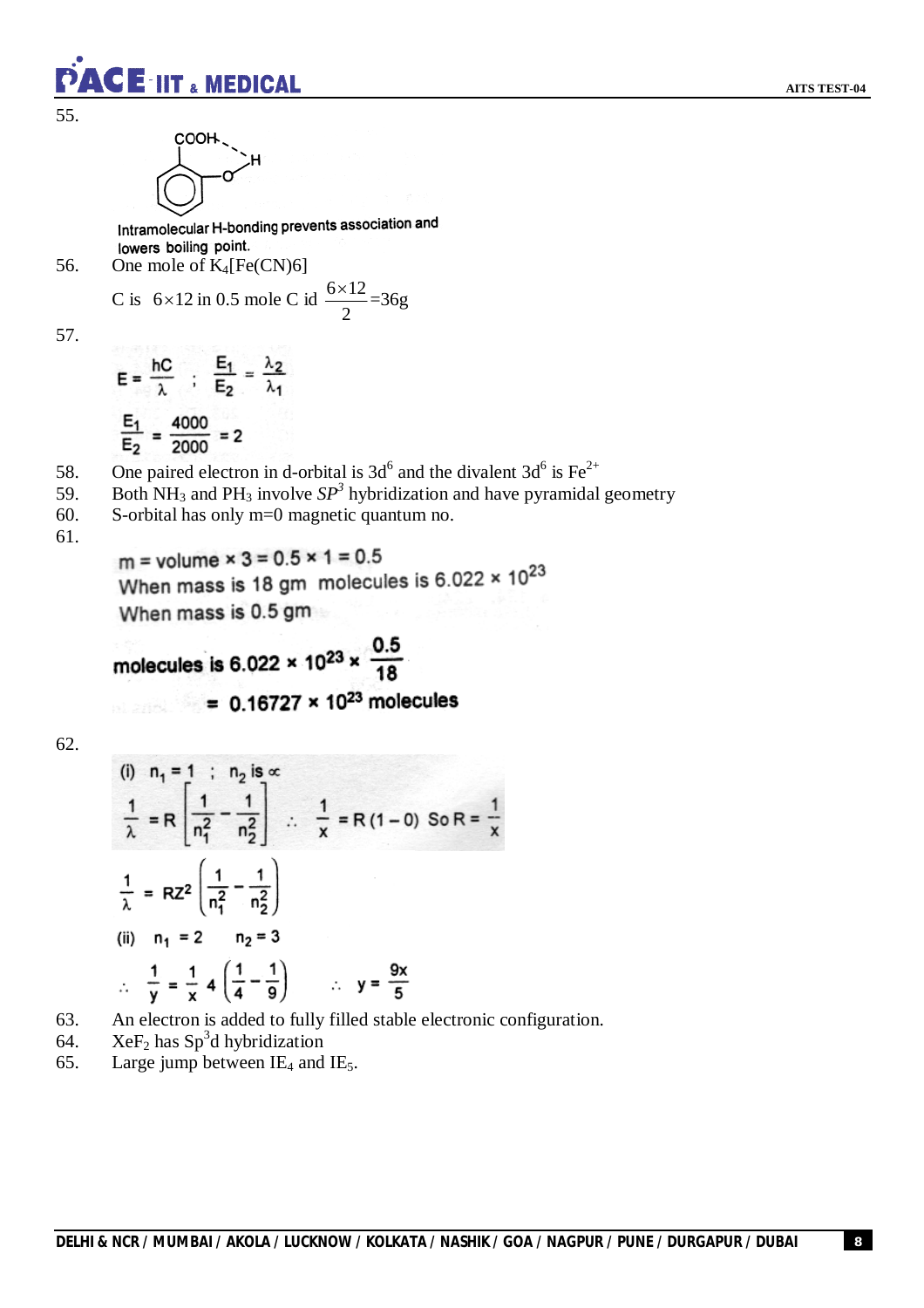66.

y<sup>30</sup> 1s<sup>2</sup> 2s<sup>2</sup> 2p<sup>6</sup> 3s<sup>2</sup> 3p<sup>6</sup> 4s<sup>2</sup> 3d<sup>10</sup> Valence e<sup>-</sup>s in y are 2 Valency of  $y$  is  $+2$  $T^{15}$  1s<sup>2</sup> 2s<sup>2</sup> 2p<sup>6</sup> 3s<sup>2</sup> 3p<sup>3</sup> Valence e<sup>-</sup>s in T are 5 Valency of T is -3 Formula of the compound  $Y_3$  T<sub>2</sub>

67.

$$
E = \frac{hc}{\lambda}
$$
  
= 
$$
\frac{6.625 \times 10^{-34} \times 3 \times 10^8}{242 \times 10^{-9}} = 0.0821 \times 10^{-17}
$$
  
For one mole of energy  
= 0.0821 × 10<sup>-17</sup> × 6.023 × 10<sup>23</sup> × 10<sup>-3</sup> kJ

$$
= 4.94 \times 10^2 \text{ kJ/mole}
$$

68.  $Mg < Na < K < Rb$ 

- 69. More H-bonding with  $H_2O$ , more solubility.
- 70. Partially filled d- subshell

71.

 $N_1 V_1 + N_2 V_2 + N_3 V_3 = NV$  $20 + 30 \times 0.5 + 50 \times 0.2 = N$  100  $20 + 15 + 10 = N 100$  $N = \frac{45}{100} = 0.45 N$ 

- 72. Balmer series
- 73. Metallic nature.
- 74.  $Sp<sup>3</sup>$
- 75. More the oxidation state of the non metal atom attached with oxygen more is the acidic nature of oxide

76.

As in 54 g of  $N_2O_5$  there are 0.5 moles 36g of H<sub>2</sub>O has 2 moles 46 g of C<sub>2</sub>H<sub>5</sub>OH has 1 mole 1.5 moles of Ag

77. 
$$
\lambda = \frac{6.6 \times 10^{-34}}{3.3 \times 10^{-24}} = 2A
$$

- 78. CuO is basic oxide
- 79. Larger anion, more polarizability and more covalent.
- 80. Al<sub>2</sub>O<sub>3</sub> is an amphoteric oxide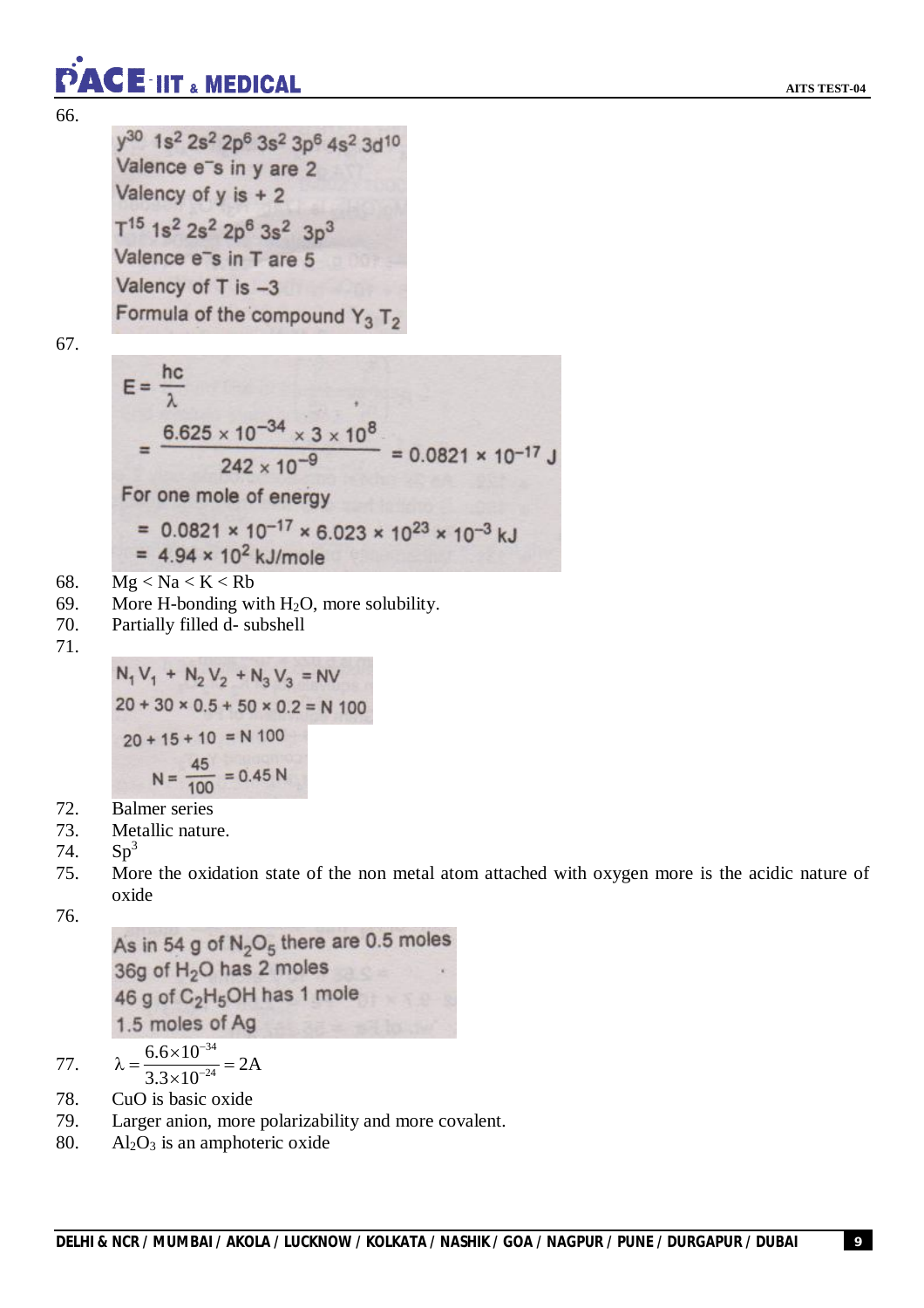81.

```
2KMnO_4 + 3H_2SO_4 \rightarrow K_2SO_4 + 2MnSO_4 + 3H_2O + 5[O](acidic)
2KMnO_4 + 2KOH \longrightarrow 2K_2MnO_4 + H_2O + O(Basic)
2KMnO_4 + H_2O \longrightarrow 2KOH + MnO_2 + 3O(neutral)
                 mol.mass
Eq. mass = \frac{1}{\text{oxd}^n \text{ state}}acidic = \frac{M}{5} ; basic = \frac{M}{1}<br>neutral = \frac{M}{3} ; Ratio \frac{M}{5} : \frac{M}{1} : \frac{M}{3}=\frac{3:15:5}{15}=3:15:5
```
- 82.  $19<sup>th</sup>$  electron of chromium is present in 4s orbital
- 83. For law of triads atomic mass of the middle  $=$ Average atomic mass of 1<sup>st</sup> and 3<sup>rd</sup>
- 84. Xe $F_4$  has  $SP^3d^2$  hybridization but square planer structure
- 85. Pb shows inert pair effect.

CE-IIT & MEDICAL

86.

 $AgNO<sub>3</sub> + NaCl$   $\longrightarrow AgCl + NaNO<sub>3</sub>$ conc. of NO<sub>3</sub><sup>-</sup> =  $\frac{0.1}{2}$  = 0.05

87. 72-36=36

88. Zr and Hf, due to lanthanide contraction

89.

PCI<sub>5</sub> is having trigonal pyramidal geometry which is unstable so it exists as  $[PCI_4^+] [PCI_6^-]$  *i.e.*, a combination of tetrahedra and octahedra which is more stable.

- 90.  $Sp^2$  hybridization
- (91) The living world, Page no. 10
- (92) Biological classification Page no. 17, last line
- (93) Plant kingdom Page no. 33, 3.1.3
- (94) The living world Page no. 9, 1.3.1
- (95) Biological classification Page no. 27, viroids
- (96) Plant kingdom Page no. 36, 3.2.2
- (97) The living world Page no. 8,  $3<sup>rd</sup>$  paragraph
- (98) Biological classification Page no. 26, last paragraph
- (99) Plant kingdom Page no. 34, 3.2.(a)
- (100) The living world Page no. 12, 1.4.3
- (101) Biological classification Page no. 24, 2.3.3
- (102) Plant kingdom Page no. 35  $2<sup>nd</sup>$  paragraph
- (103) The living world Page no. 10, 1.3.6
- (104) Biological classification Page no. 26,  $2<sup>nd</sup>$  paragraph
- (105) Plant kingdom Page no. 36, 3.2.2
- (106) The living world Page no. 16, 1.2,  $2<sup>nd</sup>$  last paragraph